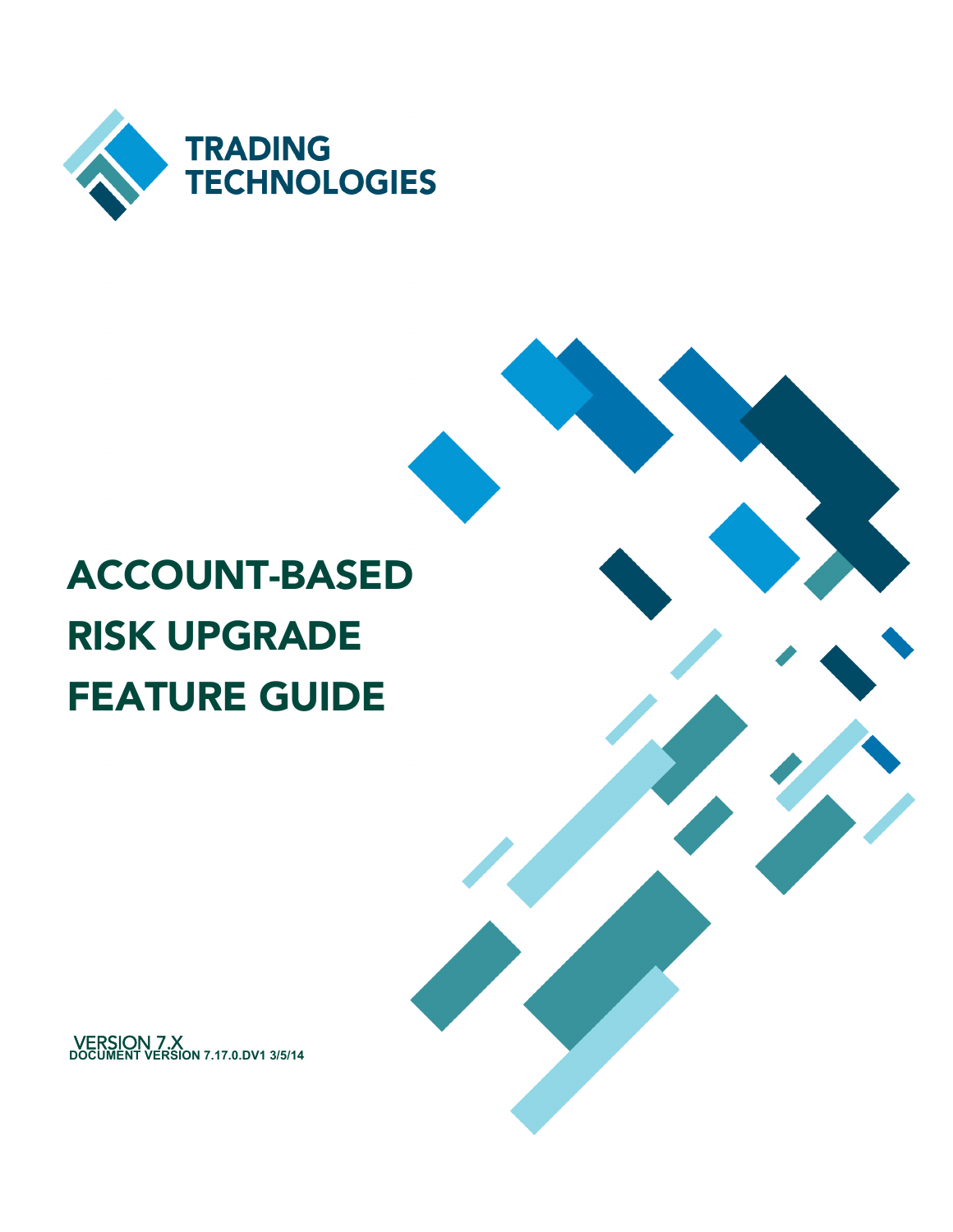

This document and all related computer programs, example programs, and all TT source code are the exclusive property of Trading Technologies International, Inc. ("TT"), and are protected by licensing agreements, copyright law and international treaties. Unauthorized possession, reproduction, duplication, or dissemination of this document, or any portion of it, is illegal and may result in severe civil and criminal penalties.

Unauthorized reproduction of any TT software or proprietary information may result in severe civil and criminal penalties, and will be prosecuted to the maximum extent possible under the law.

Information in this document is subject to change without notice. Companies, names, and data used in examples herein are fictitious unless otherwise noted. No part of this document may be reproduced or transmitted in any form or by any means, electronic or mechanical, for any purpose, without the express written permission of TT.

All trademarks displayed in this document are subject to the trademark rights of TT, or are used under agreement by TT. These trademarks include, but are not limited to, service brand names, slogans and logos and emblems including but not limited to: Trading Technologies®, the Trading Technologies Logo, TT™, X\_TRADER®, X\_RISK®, MD Trader®, Autospreader®, X\_STUDY®, TT\_TRADER®, TT CVD®, ADL®, Autotrader™, TT Trainer™, Back Office Bridge™, TTNET™. All other referenced companies, individuals and trademarks retain their rights. All trademarks are the property of their respective owners. The unauthorized use of any trademark displayed in this document is strictly prohibited.

Copyright © 2004-2014 Trading Technologies International, Inc. All rights reserved.

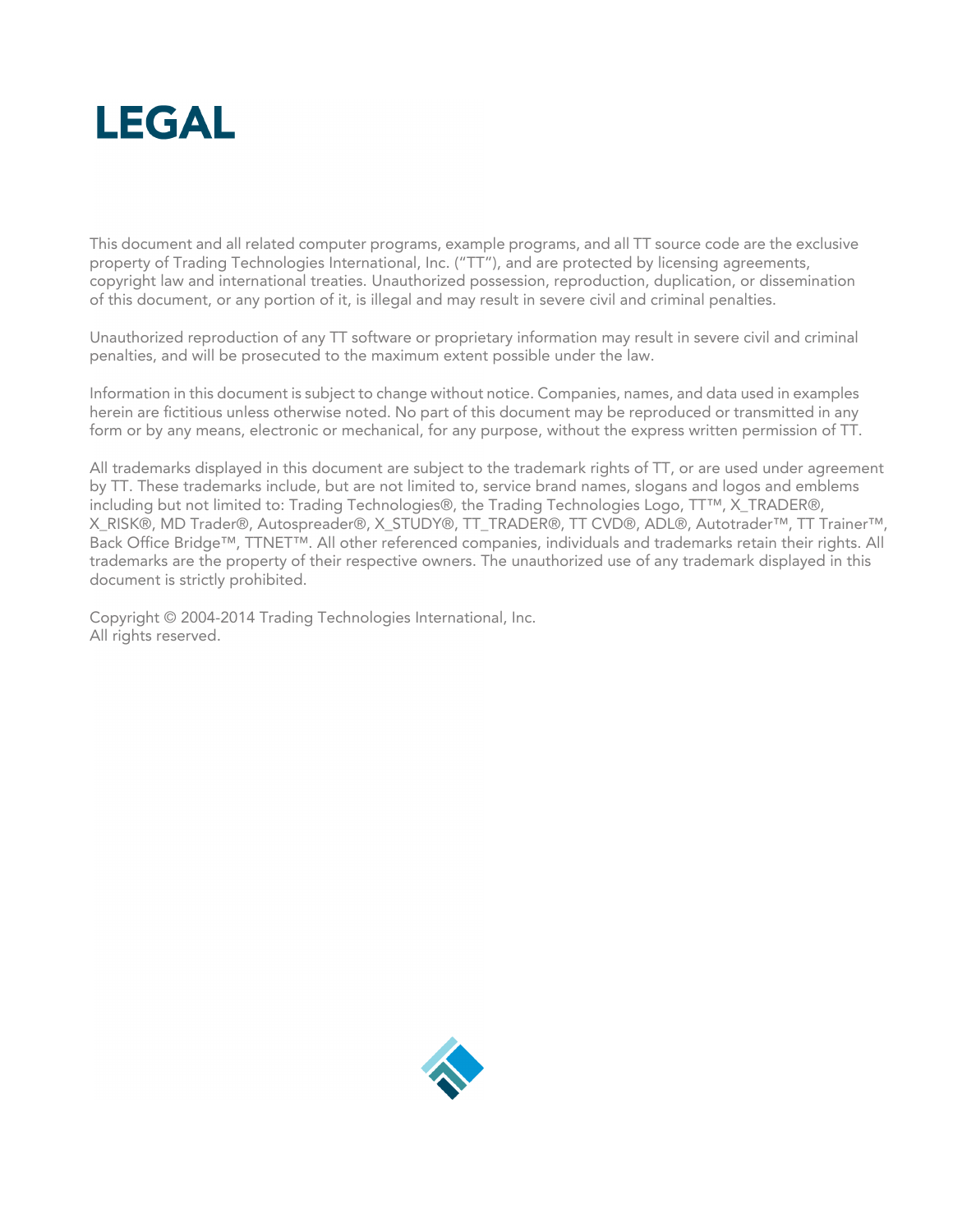# Changes for Account-Based Product Limits in 7.17

TT User Setup 7.17.10 introduces updated account/account group-based risk screens that provide a more intuitive design for configuring product limits per account. Risk administrators can now configure outrights and their related spread/strategy limits from a single window.

|                                                                          | New Product Limit                   | $-x$<br>$\Box$<br><b>- 1</b>                   |                  |                            |  |  |
|--------------------------------------------------------------------------|-------------------------------------|------------------------------------------------|------------------|----------------------------|--|--|
|                                                                          | 00121<br>Account                    |                                                |                  |                            |  |  |
|                                                                          | Gateway                             | <b>CME</b>                                     |                  |                            |  |  |
|                                                                          |                                     | Show all gateways                              |                  |                            |  |  |
|                                                                          | Product type                        | <b>FUTURE</b>                                  |                  |                            |  |  |
|                                                                          | Product                             | ES                                             | $\cdots$         |                            |  |  |
| Set the limits that<br>apply to both<br>outrights and<br>spread/strategy | Future<br>Wholesale Order Overrides |                                                |                  |                            |  |  |
| orders.                                                                  | General                             |                                                |                  |                            |  |  |
|                                                                          |                                     | Prevent trading within                         |                  | days of last trade date    |  |  |
|                                                                          |                                     | Maximum position (net)                         | 1000             | contracts                  |  |  |
| Set the limits that                                                      |                                     | Maximum position per contract                  | 200              | contracts                  |  |  |
| apply to just<br>outright orders.                                        |                                     | Maximum long/short position (gross)            | Unlimited        | contracts                  |  |  |
|                                                                          | Outrights                           |                                                |                  |                            |  |  |
|                                                                          |                                     | V Trading Allowed                              |                  |                            |  |  |
|                                                                          |                                     | Maximum order size                             | 50               | contracts                  |  |  |
|                                                                          |                                     | <b>V</b> Price reasonability                   | 10               | ticks                      |  |  |
|                                                                          |                                     | Apply to orders submitted into the market only |                  |                            |  |  |
| Set the limits that                                                      |                                     | Additional margin requirements (+/-)           |                  | $\boldsymbol{\mathcal{U}}$ |  |  |
| apply to just the                                                        |                                     | Current product margin required                | 0                |                            |  |  |
| spread/strategy<br>orders where the                                      |                                     |                                                |                  |                            |  |  |
| legs all come from                                                       | Intra-Product Spreads/Strategies    |                                                |                  |                            |  |  |
| the same product<br>and product type.*                                   |                                     | V Trading Allowed                              |                  |                            |  |  |
|                                                                          |                                     | Maximum order size                             | 100              | spreads/strategies         |  |  |
|                                                                          |                                     | <b>V</b> Price reasonability                   | 20               | ticks                      |  |  |
|                                                                          |                                     | Apply to orders submitted into the market only |                  |                            |  |  |
|                                                                          |                                     | Additional margin requirements (+/-)           | 0                | z                          |  |  |
|                                                                          |                                     | Current product margin required                | 0                |                            |  |  |
|                                                                          |                                     |                                                |                  |                            |  |  |
|                                                                          |                                     | Save                                           | Save and Add New | Close                      |  |  |
|                                                                          | Ready                               |                                                |                  |                            |  |  |

\* For limits that apply to spreads/strategy orders with legs in different products or product types, change the Product type to Inter-Product Spread or Inter-Product Strategy.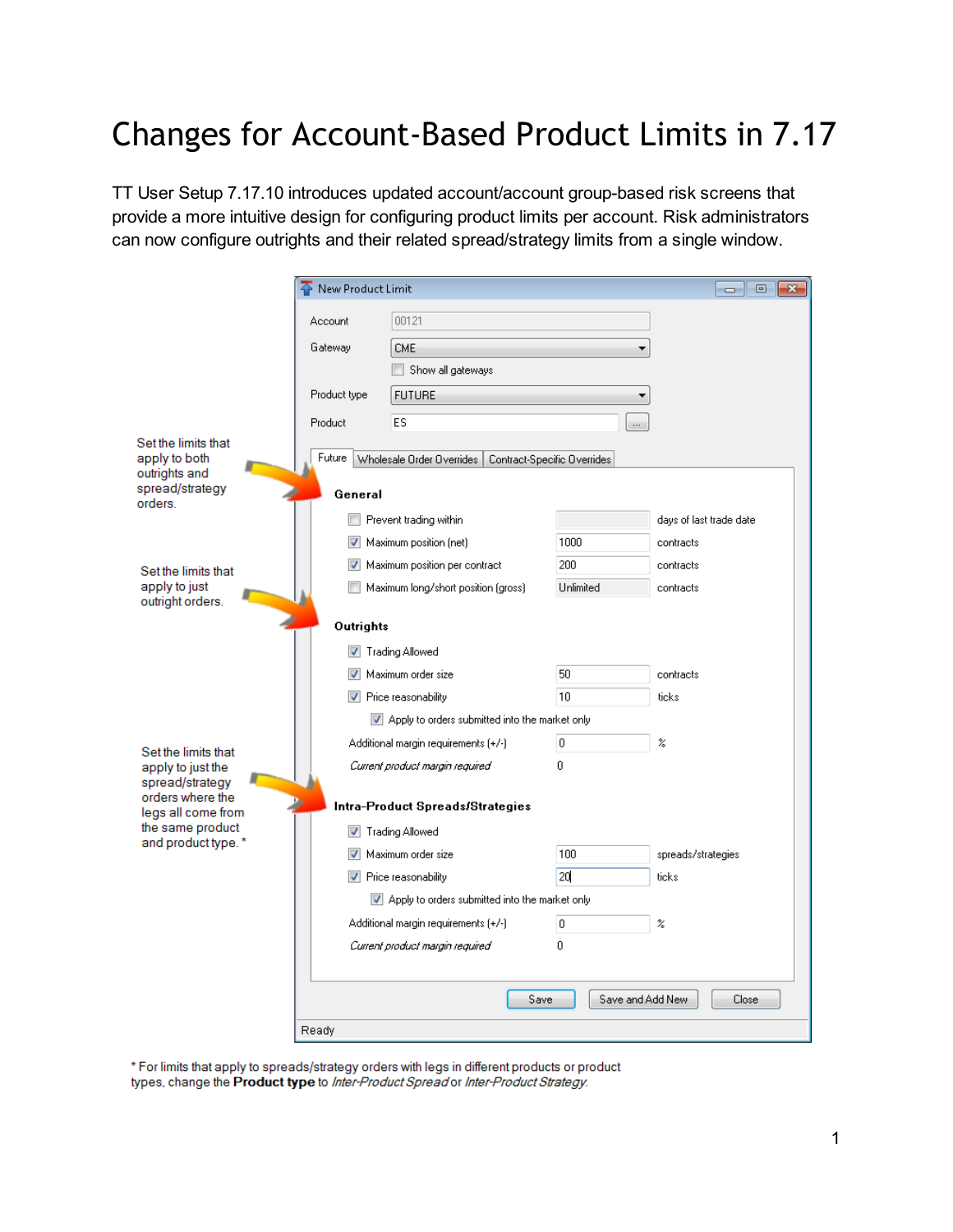As part of this enhancement, product limits created for accounts in TT User Setup 7.4 will be converted to the new format upon upgrading to 7.17.10 or later (Note: Gateway Login risk will not be converted during the upgrade. Gateway Login limits can be manually migrated to Account Limits after the upgrade using the Import from Gateway Login option.)

## What Happens When Product Limits Are Migrated?

The product limit settings are not changed. What changes is that administrators no longer configure spreads and strategies independently from their related outrights (i.e., "legs"). This provides a single view of an account's limits for a particular product.

In general:

- Spread limits will be combined with their corresponding Future limits.
- Strategy limits will be combined with their corresponding Option limits.
- Stock and bond limits will be unchanged.
- Limits for unsupported product types (Swap, Warrant, Forex, and NDF) will be deleted.
- $\bullet$  Limits that apply to all products (e.g. where the product is a wildcard  $\ast$ ) may become multiple records as needed to ensure that everything that was previously tradable remains tradable, and what was previously untradable remains untradable.
- Two new product types, Inter-product Spread and Inter-product Strategy, will be automatically created for spreads and strategies that have legs in different products.

Note: In 7.17, strategies that have legs in different product types (e.g. a Future leg and an Option leg) must be configured as Inter-product Strategies. If this type of strategy was configured in 7.4, after the upgrade you must manually configure an Inter-product Strategy limit before the strategy is tradeable. See How do I set limits for strategies with legs in different products after the upgrade? for more details.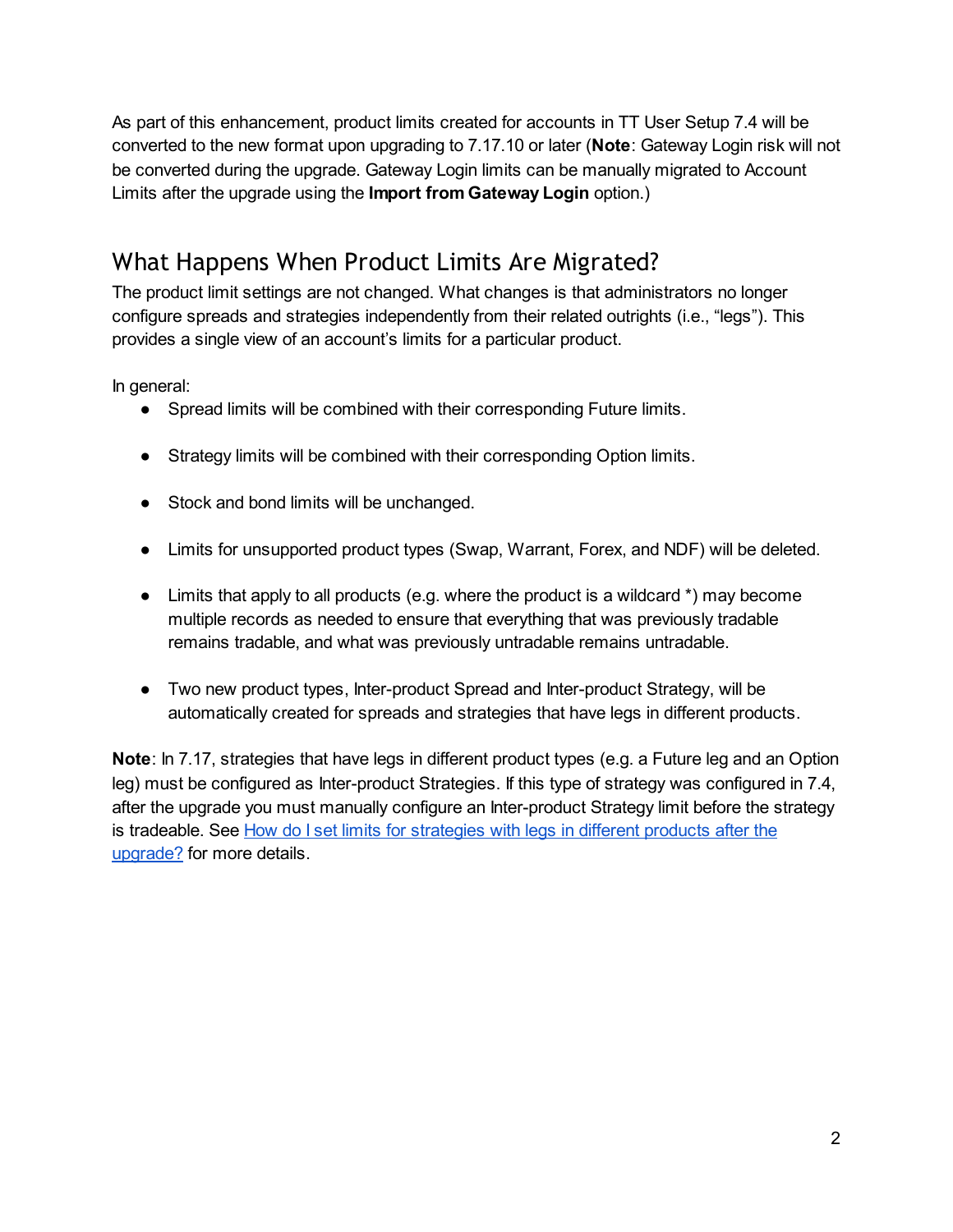# Differences in the 7.4 and 7.17 Account-based Product Limit

#### **Windows**

Although the function of each product limit has not changed, the field name and/or location on the Product Limits window may have changed. The following figure and table show the 7.17 and the 7.4 account-based Product Limits windows.

| New Product Limit |                                                              |                          | $\begin{array}{c c c c c c} \hline \multicolumn{3}{c }{\mathbf{C}} & \multicolumn{3}{c }{\mathbf{C}} & \multicolumn{3}{c }{\mathbf{X}} \\\hline \multicolumn{3}{c }{\mathbf{C}} & \multicolumn{3}{c }{\mathbf{D}} & \multicolumn{3}{c }{\mathbf{X}} \\\hline \multicolumn{3}{c }{\mathbf{D}} & \multicolumn{3}{c }{\mathbf{D}} & \multicolumn{3}{c }{\mathbf{X}} \\\hline \multicolumn{3}{c }{\mathbf{D}} & \multicolumn{3}{c }{\mathbf{D}} & \multicolumn$ |                            |                                                                                                                                                             |                                                    |                           |
|-------------------|--------------------------------------------------------------|--------------------------|-------------------------------------------------------------------------------------------------------------------------------------------------------------------------------------------------------------------------------------------------------------------------------------------------------------------------------------------------------------------------------------------------------------------------------------------------------------|----------------------------|-------------------------------------------------------------------------------------------------------------------------------------------------------------|----------------------------------------------------|---------------------------|
| Account           | 00121                                                        |                          |                                                                                                                                                                                                                                                                                                                                                                                                                                                             | ٠                          | 7.17                                                                                                                                                        |                                                    |                           |
| Gateway           | CME                                                          |                          |                                                                                                                                                                                                                                                                                                                                                                                                                                                             |                            |                                                                                                                                                             |                                                    |                           |
|                   | Show all gateways                                            |                          |                                                                                                                                                                                                                                                                                                                                                                                                                                                             |                            | 7.4.x                                                                                                                                                       |                                                    |                           |
| Product type      | <b>FUTURE</b>                                                |                          |                                                                                                                                                                                                                                                                                                                                                                                                                                                             |                            |                                                                                                                                                             |                                                    |                           |
| Product           | ES.                                                          | $\cdots$                 |                                                                                                                                                                                                                                                                                                                                                                                                                                                             | New Product Limit          |                                                                                                                                                             |                                                    | ارت اردا<br>$\mathbf{x}$  |
|                   | Future Wholesale Order Overrides Contract-Specific Overrides |                          |                                                                                                                                                                                                                                                                                                                                                                                                                                                             |                            |                                                                                                                                                             |                                                    |                           |
|                   |                                                              |                          |                                                                                                                                                                                                                                                                                                                                                                                                                                                             | <b>Account</b>             | 00121                                                                                                                                                       | Margin                                             |                           |
| General           |                                                              |                          |                                                                                                                                                                                                                                                                                                                                                                                                                                                             | Gateway                    | <b>CME</b>                                                                                                                                                  | Additional margin $(+/-%)$ 0                       |                           |
|                   | Prevent trading within                                       |                          | days of last trade date                                                                                                                                                                                                                                                                                                                                                                                                                                     |                            |                                                                                                                                                             |                                                    | 50                        |
|                   | Maximum position [net]                                       | 1000                     | contracts 1                                                                                                                                                                                                                                                                                                                                                                                                                                                 | Product type               | <b>FUTURE</b>                                                                                                                                               | V Maximum order qty                                |                           |
|                   | Maximum position per contract                                | 200                      | contracts (                                                                                                                                                                                                                                                                                                                                                                                                                                                 | Product                    | <b>ES</b>                                                                                                                                                   | Maximum position                                   | 1000                      |
|                   | Maximum long/short position (gross)                          | Unlimited                | contracts (                                                                                                                                                                                                                                                                                                                                                                                                                                                 |                            | ticks from the market $6$<br>$\triangledown$ Prevent orders that are more than 10                                                                           | Maximum long/short                                 | Unlimited                 |
| Outrights         |                                                              |                          |                                                                                                                                                                                                                                                                                                                                                                                                                                                             |                            | price (XT 7.12.6*, AlgoSE/SSE 7.3.6*, ASE 7.3.3*, FA 7.8.5*, TT API 7.2.10*)                                                                                | $\sqrt{ }$ Allow trading<br>$\boldsymbol{\Lambda}$ |                           |
|                   | <b>V</b> Trading Allowed 4                                   |                          |                                                                                                                                                                                                                                                                                                                                                                                                                                                             |                            | 7 Only enforce a maximum price on buy orders and a minimum<br>price on sell orders                                                                          |                                                    |                           |
|                   |                                                              | 50                       |                                                                                                                                                                                                                                                                                                                                                                                                                                                             | V Show all gateways        |                                                                                                                                                             | Save                                               | Save and Add New<br>Close |
|                   | Maximum order size                                           | 10                       | contracts 5                                                                                                                                                                                                                                                                                                                                                                                                                                                 |                            |                                                                                                                                                             |                                                    |                           |
|                   | <b>V</b> Price reasonability                                 |                          | ticks                                                                                                                                                                                                                                                                                                                                                                                                                                                       | Ready                      |                                                                                                                                                             |                                                    |                           |
|                   | Apply to orders submitted into the market only               |                          |                                                                                                                                                                                                                                                                                                                                                                                                                                                             |                            |                                                                                                                                                             |                                                    | $\Sigma$<br>$\Box   \Box$ |
|                   | Additional margin requirements [+/-]                         | $\mathbf{0}$             | $\frac{1}{2}$                                                                                                                                                                                                                                                                                                                                                                                                                                               | <b>O</b> New Product Limit |                                                                                                                                                             |                                                    |                           |
|                   | Current product margin required                              | $\mathbf{0}$             |                                                                                                                                                                                                                                                                                                                                                                                                                                                             |                            |                                                                                                                                                             |                                                    |                           |
|                   | Intra-Product Spreads/Strategies                             |                          |                                                                                                                                                                                                                                                                                                                                                                                                                                                             | Account                    | 00121                                                                                                                                                       | Margin                                             |                           |
|                   | Trading Allowed 8                                            |                          |                                                                                                                                                                                                                                                                                                                                                                                                                                                             | Gateway                    | <b>CME</b>                                                                                                                                                  | Additional margin (+/-%) 0                         |                           |
|                   | Maximum order size                                           | 100                      | spreads/strategies 9                                                                                                                                                                                                                                                                                                                                                                                                                                        | Product type               | <b>SPREAD</b>                                                                                                                                               | Maximum order atv                                  | 100                       |
|                   | <b>V</b> Price reasonability                                 | 20                       | ticks (10)                                                                                                                                                                                                                                                                                                                                                                                                                                                  | Product                    | <b>ES</b>                                                                                                                                                   | Maximum position                                   | 200                       |
|                   | Apply to orders submitted into the market only               |                          |                                                                                                                                                                                                                                                                                                                                                                                                                                                             |                            |                                                                                                                                                             | Maximum long/short                                 | Unlimited                 |
|                   | Additional margin requirements [+/-]                         | $\overline{0}$           | $\%$                                                                                                                                                                                                                                                                                                                                                                                                                                                        |                            | $\nabla$ Prevent orders that are more than 20<br>ticks from the market (10)<br>price (XT 7.12.6*, AlgoSE/SSE 7.3.6*, ASE 7.3.3*, FA 7.8.5*, TT API 7.2.10*) | V Allow trading<br>-8                              |                           |
|                   | Current product margin required                              | $\mathbf 0$              |                                                                                                                                                                                                                                                                                                                                                                                                                                                             |                            | 7 Only enforce a maximum price on buy orders and a minimum<br>price on sell orders                                                                          |                                                    |                           |
|                   |                                                              |                          |                                                                                                                                                                                                                                                                                                                                                                                                                                                             |                            | Save                                                                                                                                                        | Save and Add New<br>Close                          |                           |
|                   |                                                              | Save and Add New<br>Save | Close                                                                                                                                                                                                                                                                                                                                                                                                                                                       | Show all gateways          |                                                                                                                                                             |                                                    |                           |
| Ready             |                                                              |                          |                                                                                                                                                                                                                                                                                                                                                                                                                                                             | Ready                      |                                                                                                                                                             |                                                    |                           |
|                   |                                                              |                          |                                                                                                                                                                                                                                                                                                                                                                                                                                                             |                            |                                                                                                                                                             |                                                    |                           |

| No. | Name in 7.17                        | Name in 7.4         | <b>Description</b>                                                                                                                                                                                                                                                                                |
|-----|-------------------------------------|---------------------|---------------------------------------------------------------------------------------------------------------------------------------------------------------------------------------------------------------------------------------------------------------------------------------------------|
|     | Maximum<br>position (net)           | Maximum<br>position | The total maximum position allowed across all contracts per<br>product. Long and short positions offset each other (e.g., the limit<br>will never be hit if only calendar spreads are traded).<br>Note that in 7.4.x, this limit was only configured when creating<br>product limits for Futures. |
| 2   | Maximum<br>position per<br>contract | Maximum<br>position | The maximum position allowed per any one contract within a given<br>product (e.g., if set to 5, the account cannot get longer or shorter<br>than 5 in the September contract, or in any other contract).                                                                                          |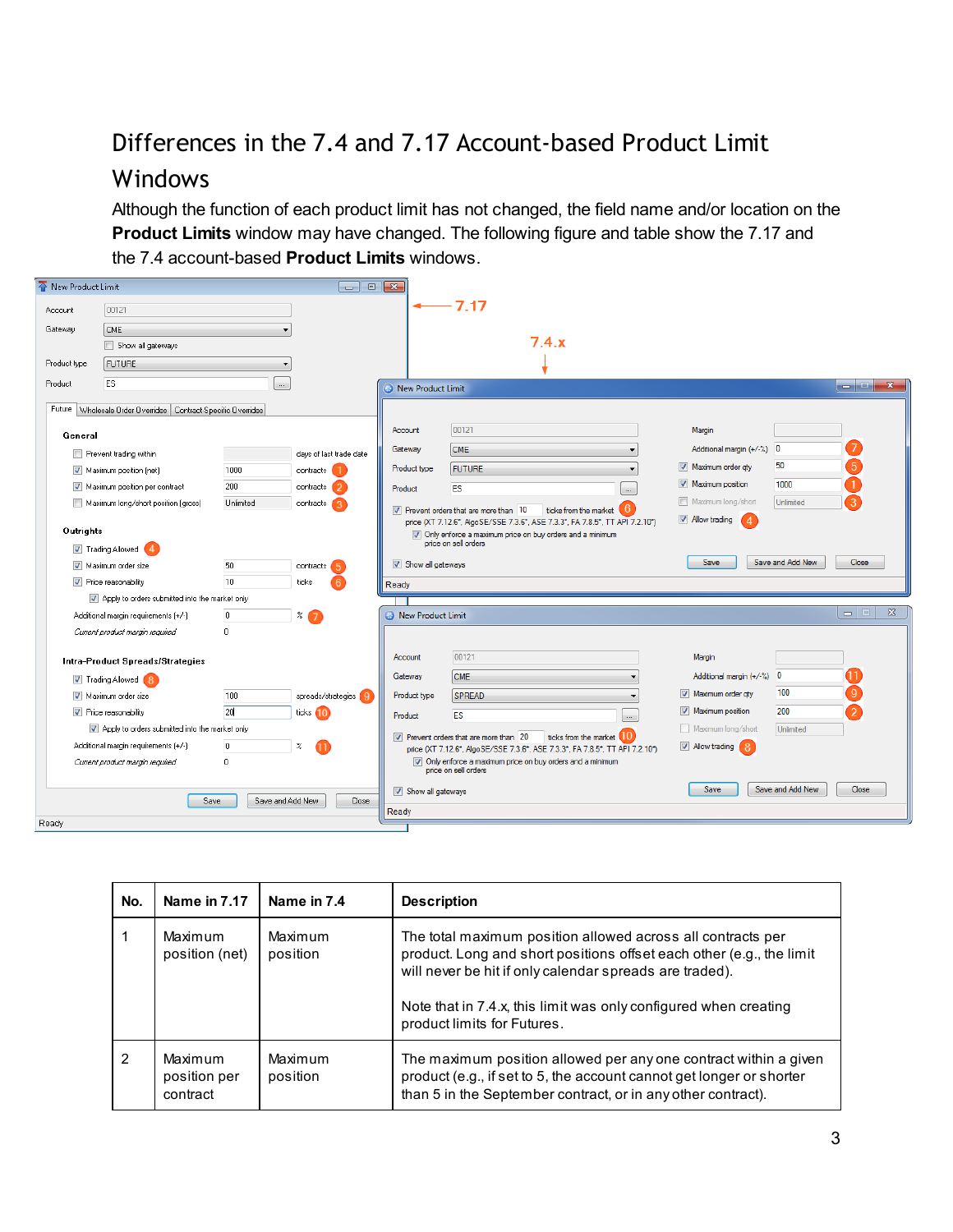|                |                                                   |                                                                         | Note that in 7.4.x this limit was only configured when creating<br>product limits for spreads.                                                                                                                                                                                                       |  |  |  |
|----------------|---------------------------------------------------|-------------------------------------------------------------------------|------------------------------------------------------------------------------------------------------------------------------------------------------------------------------------------------------------------------------------------------------------------------------------------------------|--|--|--|
| 3              | Maximum<br>long/short<br>position                 | Maximum<br>long/short                                                   | The maximum allowed sum of all long contract positions plus<br>working buys per product, as well as the maximum allowed sum of<br>all short contract positions plus working sells per product.                                                                                                       |  |  |  |
|                | (gross)                                           |                                                                         | This works as a spread limit. For example: If set to 5 and the<br>account is long 3 in the Sep contract and short 3 in Dec contract,<br>then an order to buy two Sep/Dec spreads (or any other spreads)<br>can be entered, but an order to buy three or more spreads would be<br>rejected.           |  |  |  |
|                |                                                   |                                                                         | The limit also accounts for outright orders. So, given the previous<br>example, an order to buy 3 or more futures in any contract other<br>than Dec or an order to sell 3 or more futures in any contract other<br>than Sep would be rejected.                                                       |  |  |  |
| $\overline{4}$ | Trading<br>allowed                                | Allow trading                                                           | Whether or not outright trades are allowed (e.g., if unchecked, an<br>order to buy 1 futures contract would be rejected; however 1 spread<br>order might be approved, depending on the "Trading allowed"<br>settings for spreads).                                                                   |  |  |  |
| 5              | Maximum<br>order size                             | Maximum order<br>qty                                                    | The maximum number of orders allowed for a single outright trade.                                                                                                                                                                                                                                    |  |  |  |
| 6              | Price<br>reasonability                            | Prevent orders<br>that are more<br>than X ticks away<br>from the market | Whether or not an outright trade can be placed more than the<br>specified number of ticks away from the marked. This can<br>configured to apply only to orders submitted into the market (e.g., to<br>only limit aggressive orders).                                                                 |  |  |  |
| $\overline{7}$ | Additional<br>margin<br>requirements<br>$(+/-)$ % | Additional margin<br>$(+/- %)$                                          | Used in increase or decrease the current product margin<br>requirements for placing an outright order. This can be positive (to<br>require more than the standard margin) or negative (to require less<br>than the standard margin)                                                                  |  |  |  |
| 8              | Trading<br>allowed                                | <b>Allow Trading</b>                                                    | Whether or not trading is allowed for the spreads and strategies in<br>which all legs consist of this product's contracts. Trading<br>spreads/strategies that have legs in different products or product<br>types requires an Inter-Product Spread or Inter-product Strategy<br>limit to be created. |  |  |  |
| 9              | Maximum<br>order size                             | Maximum order<br>qty                                                    | The maximum number of orders allowed for a single<br>spread/strategy order.                                                                                                                                                                                                                          |  |  |  |
| 10             | Price<br>reasonability                            | Prevent orders<br>that are more<br>than X ticks away<br>from the market | Whether or not a spread order can be placed more than the<br>specified number of ticks away from the market. This can restricted<br>to apply only to orders submitted into the market (e.g., to only limit<br>aggressive orders).                                                                    |  |  |  |
| 11             | Additional<br>margin<br>requirements<br>$(+/-)$ % | Additional margin<br>$(+/- %)$                                          | Used in increase or decrease the current product margin<br>requirements for placing a spread or strategy order. This can be<br>positive (to require more than the standard margin) or negative (to<br>require less than the standard margin)                                                         |  |  |  |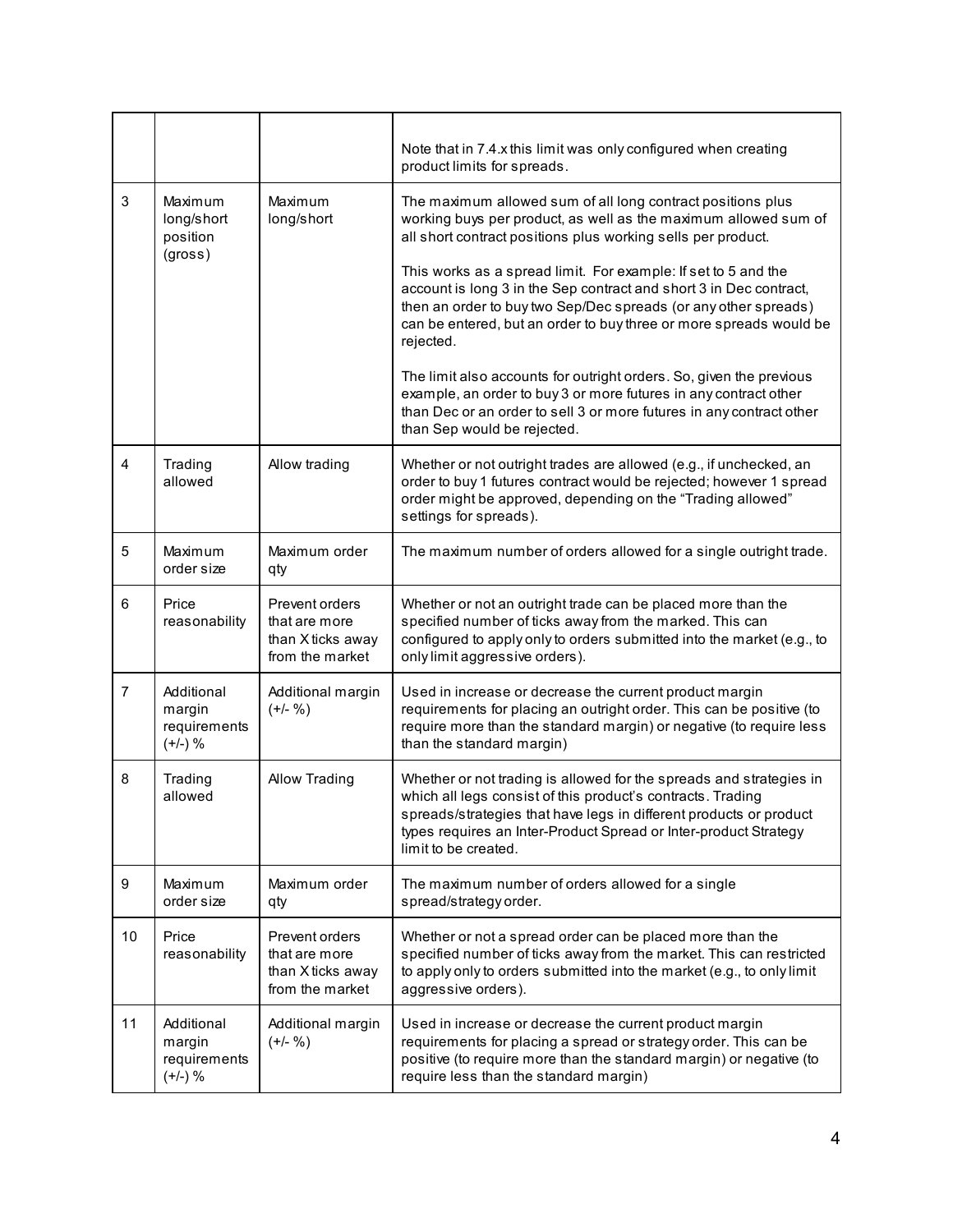### Frequently Asked Questions:

#### In 7.4.x I had a limit that applied to all spread products (the Product was \* and the Product Type was Spread), why do I have a Future and an Inter-product Spread limit after upgrading?

In 7.4, your Spread product limit applied to both inter-product spreads and intra-product spreads. In 7.17 inter-product spreads are configured separately from intra-product spreads. This results in a new Inter-product Spread limit appearing in 7.17. Also, in 7.17 you configure futures and intra-product spreads together, and therefore there is no longer a record for a product limit of type Spread, only Future.

#### I didn't have Energy limits in 7.4, why do I have them after upgrading to 7.17.10?

In 7.4, if an account had a limit that applied to all spread products or all strategy products (the Product was \*), then that account could also be used to trade Energy spreads or strategies (if the market supported it). In 7.17 you can set different limits for Energy spreads and Future spreads, so the migration creates both types.

#### What happens if I had a Spread limit configured in 7.4 without a corresponding Future?

If an account was configured to trade a particular spread, then the limit is now migrated to a Future, but the outright settings (which did not exist) are disabled.

For example: If an account was configured with only a limit for ICE\_IPE Coffee C spreads, the limit would be as follows in 7.4 and 7.17: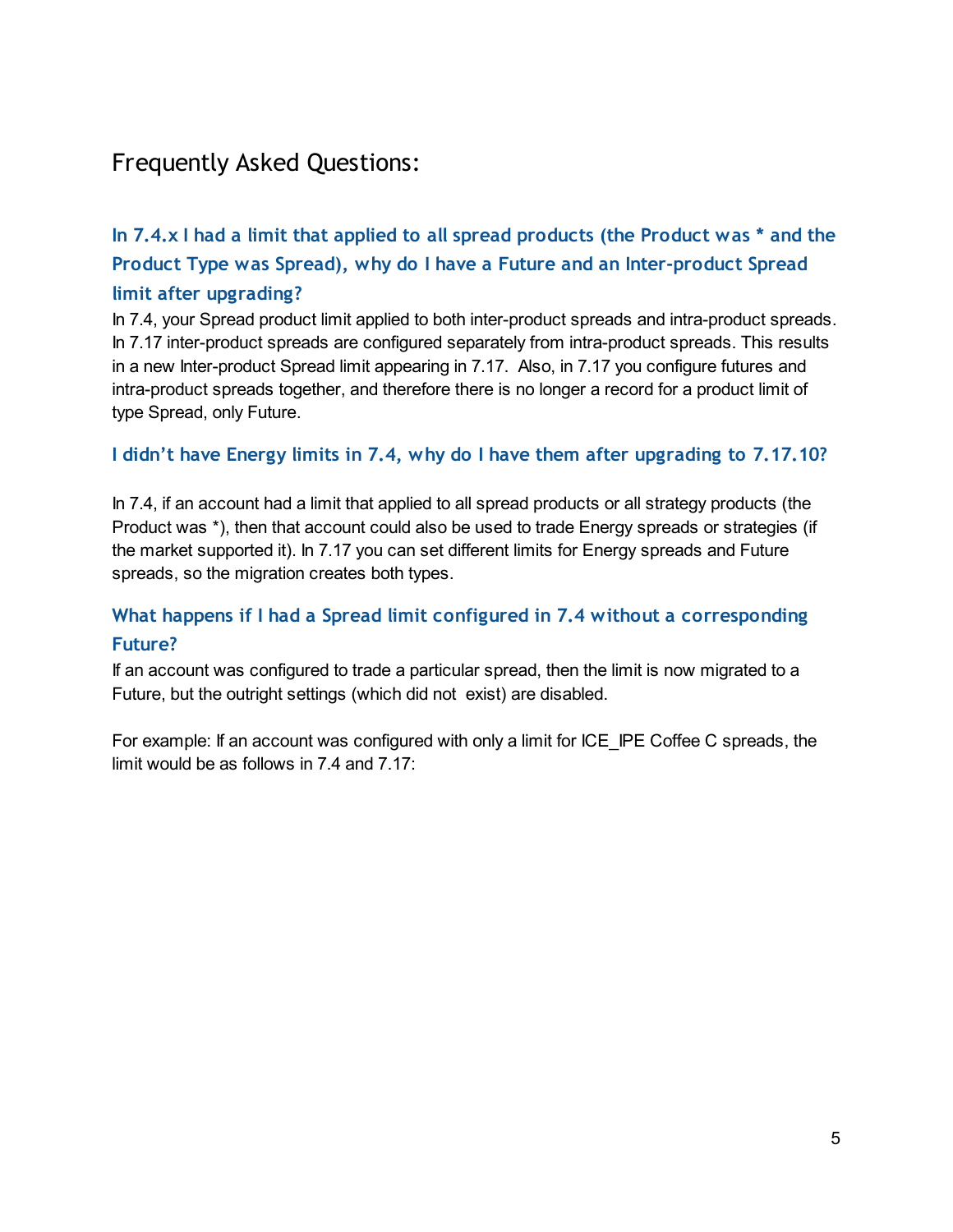|                                                 |                                                                                  |                                                                                                                                                                                                                                                                                                                                                                                                                                                                 |          | New Product Limit |                                                                |                          | $\begin{array}{ c c c c c }\hline \multicolumn{1}{ c }{\mathbf{C}} & \multicolumn{1}{ c }{\mathbf{R}} \\ \hline \multicolumn{1}{ c }{\mathbf{C}} & \multicolumn{1}{ c }{\mathbf{D}} & \multicolumn{1}{ c }{\mathbf{R}} \\ \hline \multicolumn{1}{ c }{\mathbf{D}} & \multicolumn{1}{ c }{\mathbf{R}} & \multicolumn{1}{ c }{\mathbf{R}} \\ \hline \multicolumn{1}{ c }{\mathbf{D}} & \multicolumn{1}{ c }{\mathbf{M}} & \multicolumn{1}{ c }{\$ |
|-------------------------------------------------|----------------------------------------------------------------------------------|-----------------------------------------------------------------------------------------------------------------------------------------------------------------------------------------------------------------------------------------------------------------------------------------------------------------------------------------------------------------------------------------------------------------------------------------------------------------|----------|-------------------|----------------------------------------------------------------|--------------------------|-------------------------------------------------------------------------------------------------------------------------------------------------------------------------------------------------------------------------------------------------------------------------------------------------------------------------------------------------------------------------------------------------------------------------------------------------|
|                                                 |                                                                                  |                                                                                                                                                                                                                                                                                                                                                                                                                                                                 |          |                   |                                                                |                          |                                                                                                                                                                                                                                                                                                                                                                                                                                                 |
|                                                 |                                                                                  |                                                                                                                                                                                                                                                                                                                                                                                                                                                                 | Account  |                   | 123                                                            |                          |                                                                                                                                                                                                                                                                                                                                                                                                                                                 |
|                                                 |                                                                                  |                                                                                                                                                                                                                                                                                                                                                                                                                                                                 | Gateway  |                   | ICE IPE                                                        |                          |                                                                                                                                                                                                                                                                                                                                                                                                                                                 |
|                                                 |                                                                                  |                                                                                                                                                                                                                                                                                                                                                                                                                                                                 |          |                   | Show all gateways                                              |                          |                                                                                                                                                                                                                                                                                                                                                                                                                                                 |
|                                                 |                                                                                  |                                                                                                                                                                                                                                                                                                                                                                                                                                                                 |          | Product type      | <b>FUTURE</b>                                                  | $\overline{\phantom{a}}$ |                                                                                                                                                                                                                                                                                                                                                                                                                                                 |
|                                                 |                                                                                  |                                                                                                                                                                                                                                                                                                                                                                                                                                                                 | Product  |                   | Coffee C                                                       | $\cdots$                 |                                                                                                                                                                                                                                                                                                                                                                                                                                                 |
|                                                 |                                                                                  |                                                                                                                                                                                                                                                                                                                                                                                                                                                                 |          |                   | Future Wholesale Order Overrides   Contract-Specific Overrides |                          |                                                                                                                                                                                                                                                                                                                                                                                                                                                 |
|                                                 |                                                                                  |                                                                                                                                                                                                                                                                                                                                                                                                                                                                 |          |                   |                                                                |                          |                                                                                                                                                                                                                                                                                                                                                                                                                                                 |
|                                                 |                                                                                  | Maximum position per contract was configured                                                                                                                                                                                                                                                                                                                                                                                                                    |          | General           |                                                                |                          |                                                                                                                                                                                                                                                                                                                                                                                                                                                 |
|                                                 |                                                                                  | as Maximum position in 7.4                                                                                                                                                                                                                                                                                                                                                                                                                                      |          |                   | Prevent trading within                                         |                          | days of last trade date                                                                                                                                                                                                                                                                                                                                                                                                                         |
|                                                 |                                                                                  |                                                                                                                                                                                                                                                                                                                                                                                                                                                                 |          |                   | Maximum position (net)                                         | Unlimited                | contracts                                                                                                                                                                                                                                                                                                                                                                                                                                       |
| New Product Limit                               |                                                                                  | $\begin{array}{c c c c c} \hline \multicolumn{1}{c }{\textbf{I}} & \multicolumn{1}{c }{\textbf{I}} \\ \hline \multicolumn{1}{c }{\textbf{I}} & \multicolumn{1}{c }{\textbf{I}} \\ \hline \multicolumn{1}{c }{\textbf{I}} & \multicolumn{1}{c }{\textbf{I}} \\ \hline \multicolumn{1}{c }{\textbf{I}} & \multicolumn{1}{c }{\textbf{I}} \\ \hline \multicolumn{1}{c }{\textbf{I}} & \multicolumn{1}{c }{\textbf{I}} \\ \hline \multicolumn{1}{c }{\textbf{I}} &$ | $\Sigma$ |                   | Maximum position per contract                                  | 500                      | contracts                                                                                                                                                                                                                                                                                                                                                                                                                                       |
|                                                 |                                                                                  |                                                                                                                                                                                                                                                                                                                                                                                                                                                                 |          |                   | Maximum long/short position (gross)                            | Unlimited                | contracts                                                                                                                                                                                                                                                                                                                                                                                                                                       |
|                                                 |                                                                                  |                                                                                                                                                                                                                                                                                                                                                                                                                                                                 |          | Outrights         |                                                                |                          |                                                                                                                                                                                                                                                                                                                                                                                                                                                 |
| Account                                         | 123                                                                              | Margin                                                                                                                                                                                                                                                                                                                                                                                                                                                          |          |                   |                                                                |                          |                                                                                                                                                                                                                                                                                                                                                                                                                                                 |
| Gateway                                         | ICE IPE                                                                          | Additional margin (+/-%) 0                                                                                                                                                                                                                                                                                                                                                                                                                                      |          |                   | Trading Allowed<br>Maximum order size                          | Unlimited                | contracts                                                                                                                                                                                                                                                                                                                                                                                                                                       |
| Product type                                    | SPREAD                                                                           | 100<br>V Maximum order qty                                                                                                                                                                                                                                                                                                                                                                                                                                      |          |                   | Price reasonability                                            | Unlimited                | ticks                                                                                                                                                                                                                                                                                                                                                                                                                                           |
| Product                                         | Coffee C                                                                         | Maximum position<br>500                                                                                                                                                                                                                                                                                                                                                                                                                                         |          |                   | Apply to orders submitted into the market only                 |                          |                                                                                                                                                                                                                                                                                                                                                                                                                                                 |
|                                                 | Prevent orders that are more than<br>ticks from the market                       | Maximum long/short<br>Unlimited                                                                                                                                                                                                                                                                                                                                                                                                                                 |          |                   | Additional margin requirements [+/-]                           | $\overline{0}$           | $\%$                                                                                                                                                                                                                                                                                                                                                                                                                                            |
|                                                 | price (XT 7.12.6*, AlgoSE/SSE 7.3.6*, ASE 7.3.3*, FA 7.8.5*, TT API 7.2.10*)     | V Allow trading                                                                                                                                                                                                                                                                                                                                                                                                                                                 |          |                   | Current product margin required                                | $\mathbf 0$              |                                                                                                                                                                                                                                                                                                                                                                                                                                                 |
|                                                 | Only enforce a maximum price on buy orders and a minimum<br>price on sell orders |                                                                                                                                                                                                                                                                                                                                                                                                                                                                 |          |                   |                                                                |                          |                                                                                                                                                                                                                                                                                                                                                                                                                                                 |
| Show all gateways                               |                                                                                  | Save and Add New<br>Save<br>Close                                                                                                                                                                                                                                                                                                                                                                                                                               |          |                   | Intra-Product Spreads/Strategies                               |                          |                                                                                                                                                                                                                                                                                                                                                                                                                                                 |
|                                                 |                                                                                  |                                                                                                                                                                                                                                                                                                                                                                                                                                                                 |          |                   | <b>V</b> Trading Allowed                                       |                          |                                                                                                                                                                                                                                                                                                                                                                                                                                                 |
| Ready                                           |                                                                                  |                                                                                                                                                                                                                                                                                                                                                                                                                                                                 |          |                   | Maximum order size                                             | 100                      | spreads/strategies                                                                                                                                                                                                                                                                                                                                                                                                                              |
|                                                 |                                                                                  |                                                                                                                                                                                                                                                                                                                                                                                                                                                                 |          |                   | Price reasonability                                            | Unlimited                | ticks                                                                                                                                                                                                                                                                                                                                                                                                                                           |
|                                                 |                                                                                  |                                                                                                                                                                                                                                                                                                                                                                                                                                                                 |          |                   | Apply to orders submitted into the market only                 |                          |                                                                                                                                                                                                                                                                                                                                                                                                                                                 |
| Trading outrights is not allowed because in 7.4 |                                                                                  |                                                                                                                                                                                                                                                                                                                                                                                                                                                                 |          |                   | Additional margin requirements (+/-)                           | lo.                      | $\%$                                                                                                                                                                                                                                                                                                                                                                                                                                            |
|                                                 | there was no ICE IPE Future for Coffee C.                                        |                                                                                                                                                                                                                                                                                                                                                                                                                                                                 |          |                   | Current product margin required                                | 0                        |                                                                                                                                                                                                                                                                                                                                                                                                                                                 |
|                                                 |                                                                                  |                                                                                                                                                                                                                                                                                                                                                                                                                                                                 |          |                   |                                                                |                          |                                                                                                                                                                                                                                                                                                                                                                                                                                                 |
|                                                 |                                                                                  |                                                                                                                                                                                                                                                                                                                                                                                                                                                                 |          |                   | Save                                                           | Save and Add New         | Close                                                                                                                                                                                                                                                                                                                                                                                                                                           |
|                                                 |                                                                                  |                                                                                                                                                                                                                                                                                                                                                                                                                                                                 | Ready    |                   |                                                                |                          |                                                                                                                                                                                                                                                                                                                                                                                                                                                 |
|                                                 |                                                                                  |                                                                                                                                                                                                                                                                                                                                                                                                                                                                 |          |                   |                                                                |                          |                                                                                                                                                                                                                                                                                                                                                                                                                                                 |

In 7.4, I had a limit that applied to all future products (the Product was \* and the Product Type was Future), and a limit for a Spread that applied only to the CME ES product, why do I have a Future \* and a CME Future ES limit after upgrading?

In 7.4 if you had the following product limits, the account could be used to trade outrights for all products on the CME Gateway, and spreads only for the ES product.

- CME Future \*
- CME Spread ES

After upgrading to 7.17, the account will have the following product limits:

- CME Future \* (with outright settings from the 7.4 CME Future \* and spread/strategy settings disabled).
- CME Future ES (with outright settings from the 7.4 CME Future \* and spread/strategy settings from CME Spread ES).

This is to ensure that the account can still be used to trade all Futures products on the CME Gateway and only ES spreads.